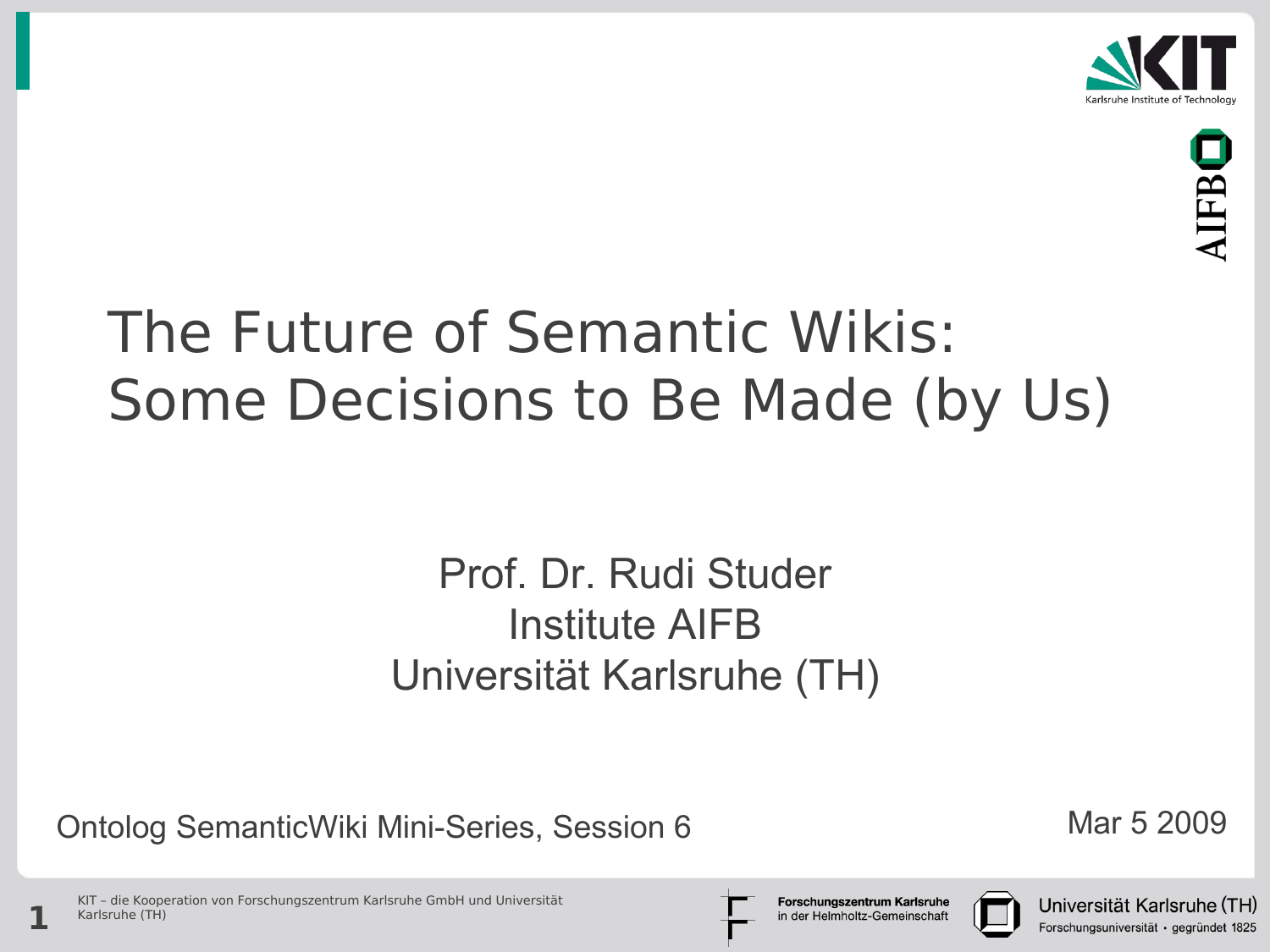## Decisions to Be Made (1)



- "More Power!" vs. "Keep it simple!" (a classical conflict, continued)
	- SemWiki users do ask for more expressivity
	- SemWiki users do complain about ease of use
	- **Semantic Tech offers so many new features**
	- **Approach 1: Invent new interface metaphors** (this is more than just implementing impressive GUIs; e.g. use "concepts", "rules", "inheritance" not "logical formulas", "axioms", "ontologies"; new ideas wanted!)
	- Approach 2: Separate concerns in modeling (not all users are equal: clarify different editing roles; provide filtered "views" on knowledge; modularize)
	- **Further Approaches?**

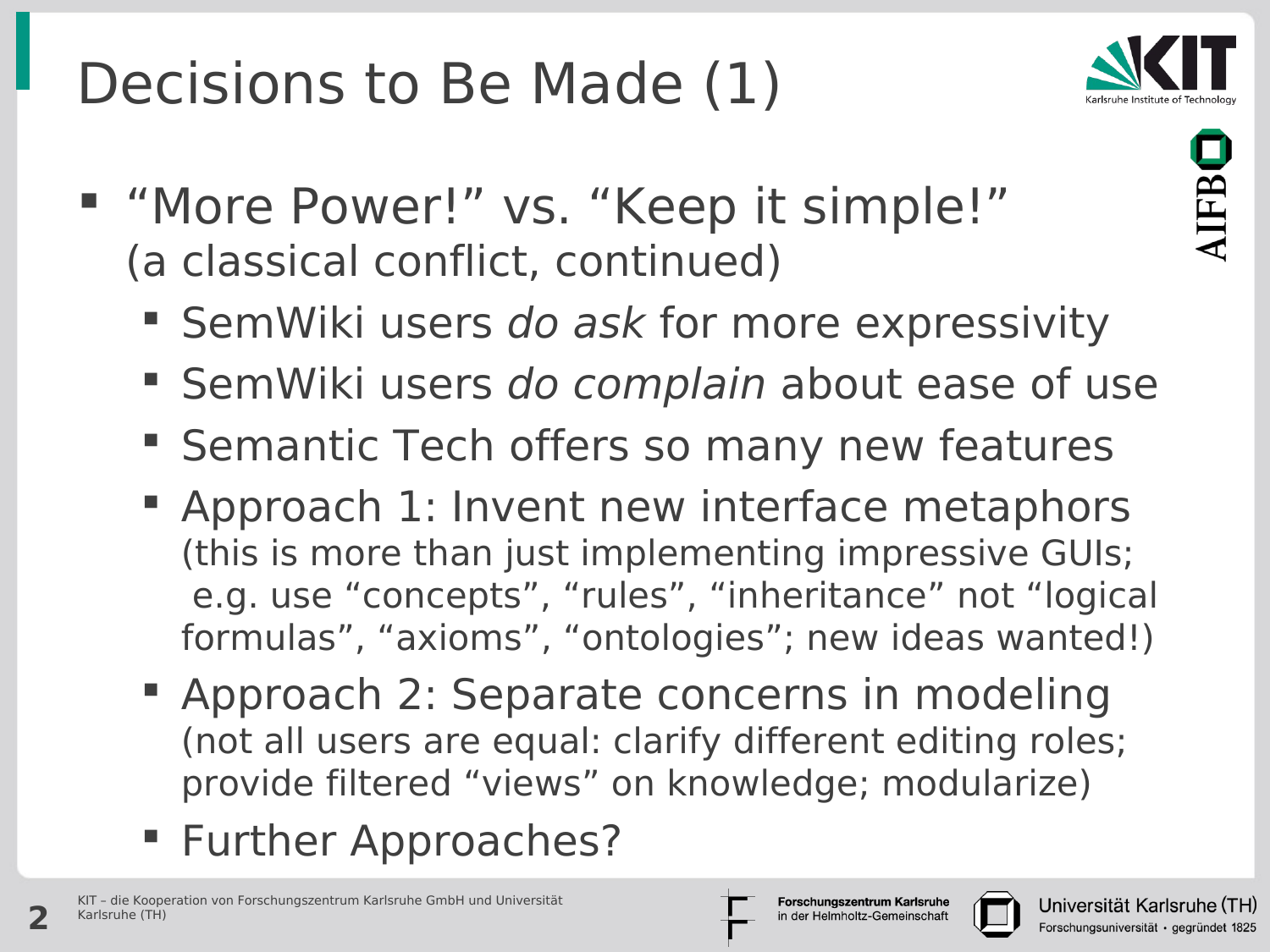# Decisions to Be Made (2)



 What about the world beyond wikis? (yes, there is one)



- **Most SemWikis offer some data exchange**
- **Few SemWikis actually exchange any data**
- **Semantics should enable knowledge exchange**
- Approach 1: Conquer the Desktop (much data still is offline; build connections to exchange knowledge with relevant tools; often tool-by-tool basis)
- Approach 2: Conquer the Web (every wiki is an island; how to integrate data across sites? Integrating wikis with other web services?)
- **Further Approaches?**